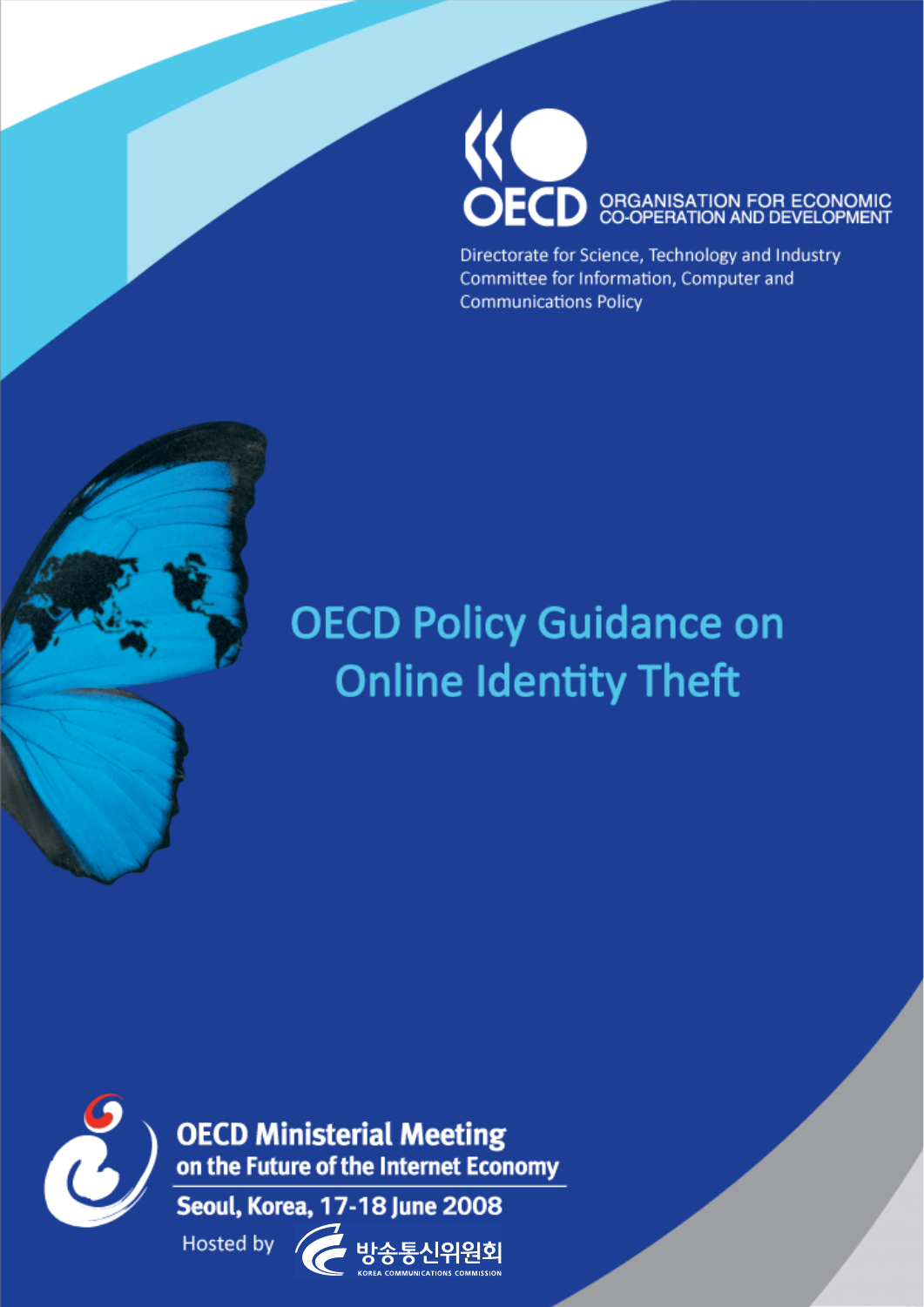## **OECD Policy Guidance on Online Identity Theft**

#### **I. Introduction**

Identity theft ("ID theft") is a longstanding problem which, as the Internet and Ecommerce have developed, has expanded to include online forms. While the scope of online ID theft appears to be limited in most countries, its implications are significant as the growing risk of such theft can undermine consumer confidence in using the Internet for E-commerce. Governments have acted to fight against such fraud (both online and offline) at the domestic and international levels. The *1999 OECD Guidelines for Consumer Protection in the Context of Electronic Commerce* ("the 1999 Guidelines") and the *2003 OECD Guidelines for Protecting Consumers from Fraudulent and Deceptive Commercial Practices Across Borders* ("the 2003 Guidelines"), for example, set out principles aimed at strengthening member countries' frameworks to fight offline and online fraud. Outside the OECD, international instruments such as the Council of Europe's *Cybercrime Convention* and the United Nations' *Convention against Transnational Organised Crime* have been developed to address the issue (see Appendix H.1).

The principles in the 1999 and 2003 *Guidelines* serve as a solid basis for establishing a framework to fight online ID theft and other fraud. The purpose of this paper is to describe how the principles presented in these instruments could be elaborated to strengthen and develop effective member country strategies to combat online ID theft. It explores, in particular, how education and awareness of stakeholders could be enhanced to prevent such theft. The guidance draws largely on the research and analysis contained in a *Scoping Paper on Online Identity Theft*  that was considered by the Committee on Consumer Policy in 2007 (OECD, 2008).

#### *ID theft definition, forms and methods*

ID theft occurs when a party acquires, transfers, possesses, or uses personal information of a natural or legal person in an unauthorised manner, with the intent to commit, or in connection with, fraud or other crimes. Although this definition encompasses both individuals and legal entities, focus in the present guidance is limited to identity theft affecting consumers.

Traditionally, ID theft has been committed by accessing information acquired from public records, theft of personal belongings, improper use of databases, credit cards, and checking and saving accounts and misusing that information. As described in Box 1 below, off-line, unauthorised access to personal data can be carried out by various means, including dumpster diving, payment card theft, pretexting, shoulder surfing, skimming, or business record theft.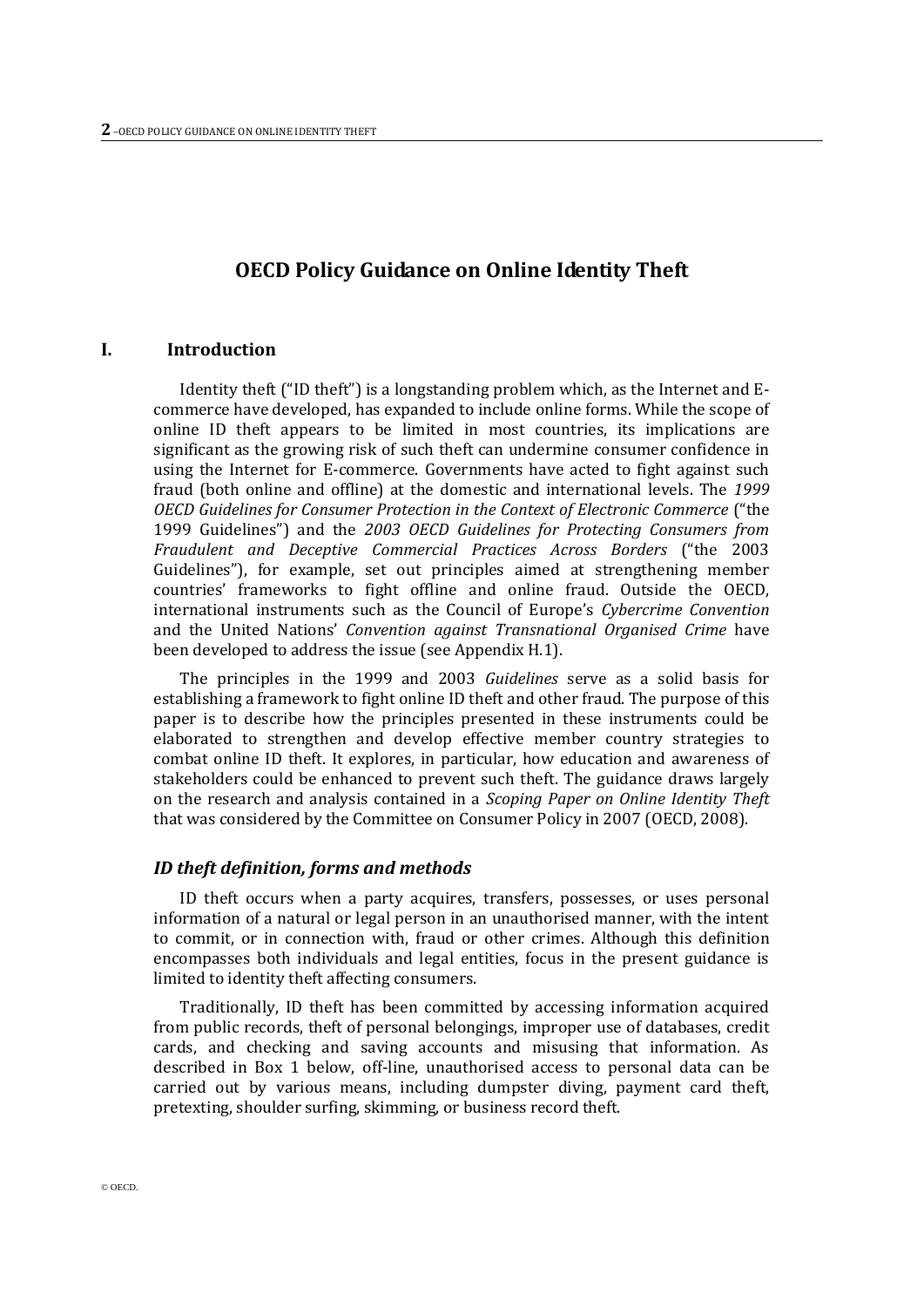#### **Box 1. Traditional ways to access personal data for ID theft**

**Dumpster diving**: generally refers to the act whereby fraudsters go through bins to collect "trash" or discarded items. It is the means that identity thieves employ to obtain copies of individuals' cheques, credit card or bank statements, or other records that contain their personal information.

**Pretexting**: pretexters are parties who contact a financial institution or telephone company, impersonating a legitimate customer, and request that customer's account information. In other cases, the pretext is accomplished by an insider at the financial institution, or by fraudulently opening an online account in a customer's name.

**Shoulder surfing**: refers to the act of looking over someone's shoulder or from a nearby location as the victim enters a Personal Identification Number ("PIN") at an ATM machine.

**Skimming**: is the capturing of personal data from the magnetic stripes on the backs of credit cards; data is then transmitted to another location where it is re-encoded onto fraudulently made credit cards.

**Business record theft:** refers to situations where someone steals data from a business (*e.g.* stolen computers or files) or bribes insiders to obtain the information from the business or organisation.

On line, there are principally three methods to obtain victims' personal information (see Box 2): *i*) software designed to collect personal information is secretly installed on someone's computer or device – fixed or mobile (*i.e*. malware); *ii*) deceptive e-mails or websites are used to trick persons into disclosing personal information (*i.e*. phishing – phishing e-mails are often mass-distributed via spam; they are increasingly used to install malware on the computers of recipients.); and *iii*) computers or mobile devices are hacked into or otherwise exploited to obtain personal data.

#### **Box 2. Online methods for stealing personal information**

**Malware**: is a general term for a software code or programme inserted into an information system in order to cause harm to that system or to other systems, or to subvert them for use other than that intended by their own users. Viruses, worms, Trojan horses, backdoors, keystroke loggers, screen scrapers, rootkits, and spyware are all examples of malware (See Appendix H.3 for definitions of these terms).

**Spam**: is commonly understood to mean unsolicited, unwanted and harmful electronic messages (OECD, 2006c) and is increasingly being viewed as a vector for malware and criminal phishing scams.

**Phishing**: is a method that thieves use to lure unsuspecting Internet users' personal identifying information through emails and mirror-websites which look like those coming from legitimate businesses, such as financial institutions or government agencies. Typically, a phishing attack is composed of the following steps:

- The phisher sends its potential victim an e-mail that appears to be from an existing company. The e-mail uses the colours, graphics, logos and wording of the company.
- The potential victim reads the e-mail and provides the phisher with personal information by either responding to the e-mail or clicking on a link and providing the information via a form on a website that appears to be from the company in question.
- Through this, the victim's personal information is directly transmitted to the scammer.

**Hacking:** is exploiting vulnerabilities in electronic systems or computer software to steal personal data.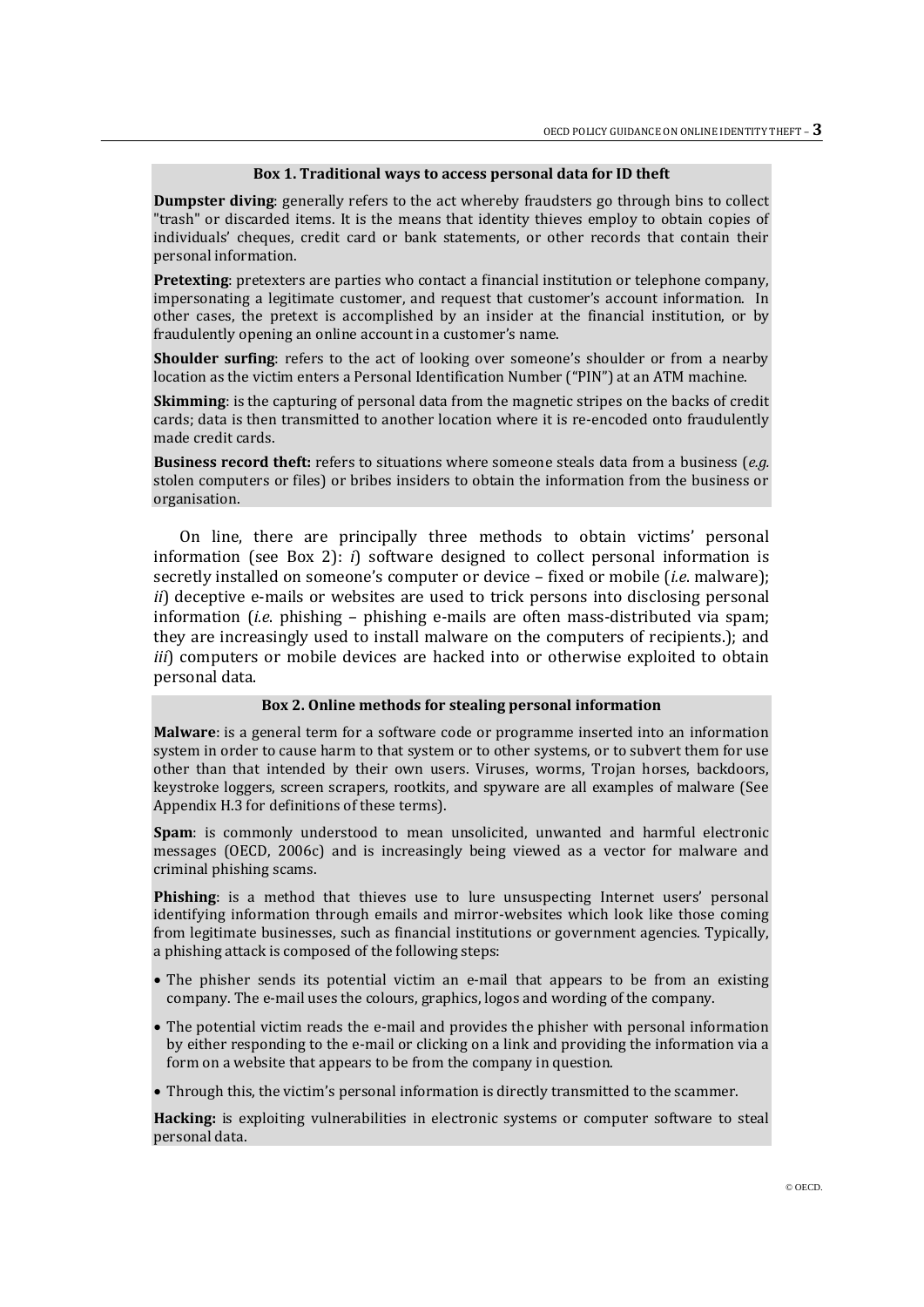#### *Prevalence*

ID theft is an increasing problem victimising individuals across all ages and social categories. Box 3 describes the ways that identity thieves misuse consumers' personal information both off line and on line. Online ID theft has been recognised as the source of growing concerns for consumers in recent years, having a direct impact on E-commerce transactions, including mobile commerce (OECD, 2006c, p. 21). As noted in the *EU 2006 Special Eurobarometer* (European Commission, 2006, p. 12), the use of the Internet to purchase goods and services online is rather limited (only 27% of the EU population in 2005), and is mostly restricted to domestic commerce. Such limited use reflects, in part, consumers' lack of trust in E-commerce transactions, fearing that their personal information could be stolen.<sup>1</sup>

#### **Box 3. Traditional and online methods of misusing personal information**

**Misuse of existing accounts:** Identity thieves use victims' existing accounts, including credit card accounts, cheque/savings accounts, telephone accounts (both landline and wireless service), Internet payment accounts, E-mail and other Internet accounts, and medical insurance accounts.

**Opening new accounts**: Identity thieves use victims' personal information to open new accounts, including telephone accounts (both landline and wireless service), credit card accounts, loan accounts, cheque and savings accounts, Internet payment accounts, auto insurance accounts, and medical payment accounts.

**Commit other frauds:** Identity thieves also misuse victims' personal information by giving it to the police when stopped or charged with a crime, by using it to obtain medical treatment, services, or supplies, by using it in rental housing situations, by using it to obtain government benefits, and by using it in employment situations.

#### *Efforts to combat ID theft*

In recent years, a number of member countries have put programmes in place for addressing ID theft (see Appendix H.2). Such programmes, which tend to have strong educational and awareness aspects, target broad audiences including consumers, key employees from the public and private sector and law enforcement. An analysis of the challenges being faced suggests that efforts to combat online ID theft have three key aspects:

*Prevention –* what stakeholders can do to lower the risk of identities being stolen (*e.g*. ways to enhance identity security, ways to identify attempts and instances of identity theft, and ways to limit the magnitude and scope of incidents).

*Deterrence –* what stakeholders can do to discourage parties from engaging in ID theft (*e.g.* legal sanctions).

*Recovery and redress –* what stakeholders can do to facilitate recovery and redress of such harms as financial detriment, injury to reputation, and other nonmonetary harms.

This guidance focuses on the prevention of the acquisition of personal information in the online environment. Section II provides ideas on how

l

<sup>1</sup> A 2006 *International Telecommunication Union Online Survey* (ITU, 2006) concluded that more than 40% of Internet users refrain from transacting on-line for that reason.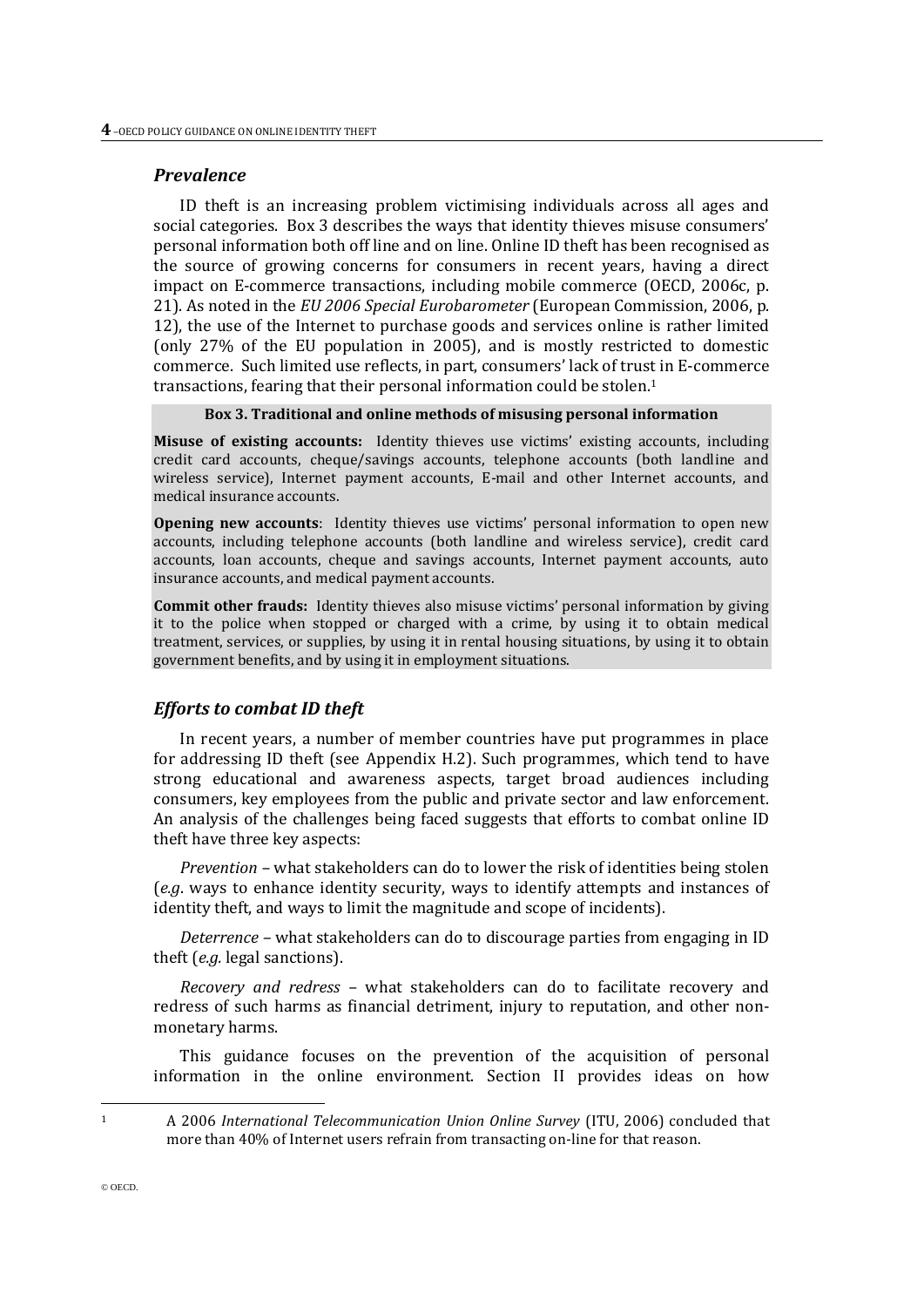stakeholders can use education and enhanced awareness to *i*) help consumers avoid falling victim to ID theft and *ii*) help business and government fight more effectively against the problem. Section III deals specifically with initiatives that could be taken to educate business on ways to improve data security, while Section IV addresses issues related to identity authentication. Finally, Section V identifies areas where further work on ways to combat online ID theft would be beneficial. While the guidance is geared to online ID theft, it should be noted that many of the measures suggested are equally applicable to offline ID theft.

#### **II. Ways that education and awareness could be enhanced to prevent online ID theft**

Educating consumers, business, government officials, and the media, and raising awareness about online ID theft are indispensable to reducing risks of theft. Reducing these risks would strengthen consumer trust in E-commerce. As stated in the *1999 Guidelines*, "Governments, businesses and consumers representatives should work together to educate consumers about electronic commerce... to increase business and consumer awareness of the consumer protection framework that applies to their online activities" (OECD, 1999, Section VIII). This recommendation, which also appears in the *2003 Guidelines* (OECD, 2003, Section II. F), is directly relevant to online ID theft. Online ID theft is a fraudulent activity which has become increasingly complex, relying on ever changing high-tech methods. Tackling it requires concerted, collaborative efforts by all stakeholders (*i.e*. government, business, and consumers). Education and awareness are therefore necessary to ensure that both consumers and businesses are aware of the importance of the problem, and knowledgeable about its evolving forms.

#### *Structuring education and awareness programmes*

Effective education and awareness programmes require: *i*) development of compelling and informative educational materials; and *ii*) development of institutions and techniques to deliver the materials and education to stakeholders in efficient ways. Moreover, co-operation and co-ordination of initiatives among parties can provide important opportunities to exploit synergies and strengthen efforts. It is thus important to involve stakeholders at an early point in developing programmes; insights from different perspectives can help to better determine what the precise education/awareness needs are, what the target audiences might be, and how they could best be reached.

#### *Collection of relevant information on online ID theft*

The collection and dissemination of basic information on online ID theft are key to raising awareness and knowledge of the importance of the problem and ways to combat it. There are five basic types of information that it would be useful to develop: *i*) statistical information showing developments and trends; *ii*) information on the non-economic effects of ID theft; *iii*) factual material on the methods that parties are using to steal identities, *iv*) general tips on how to protect identity, including tools that consumers and business could use to block online intrusions,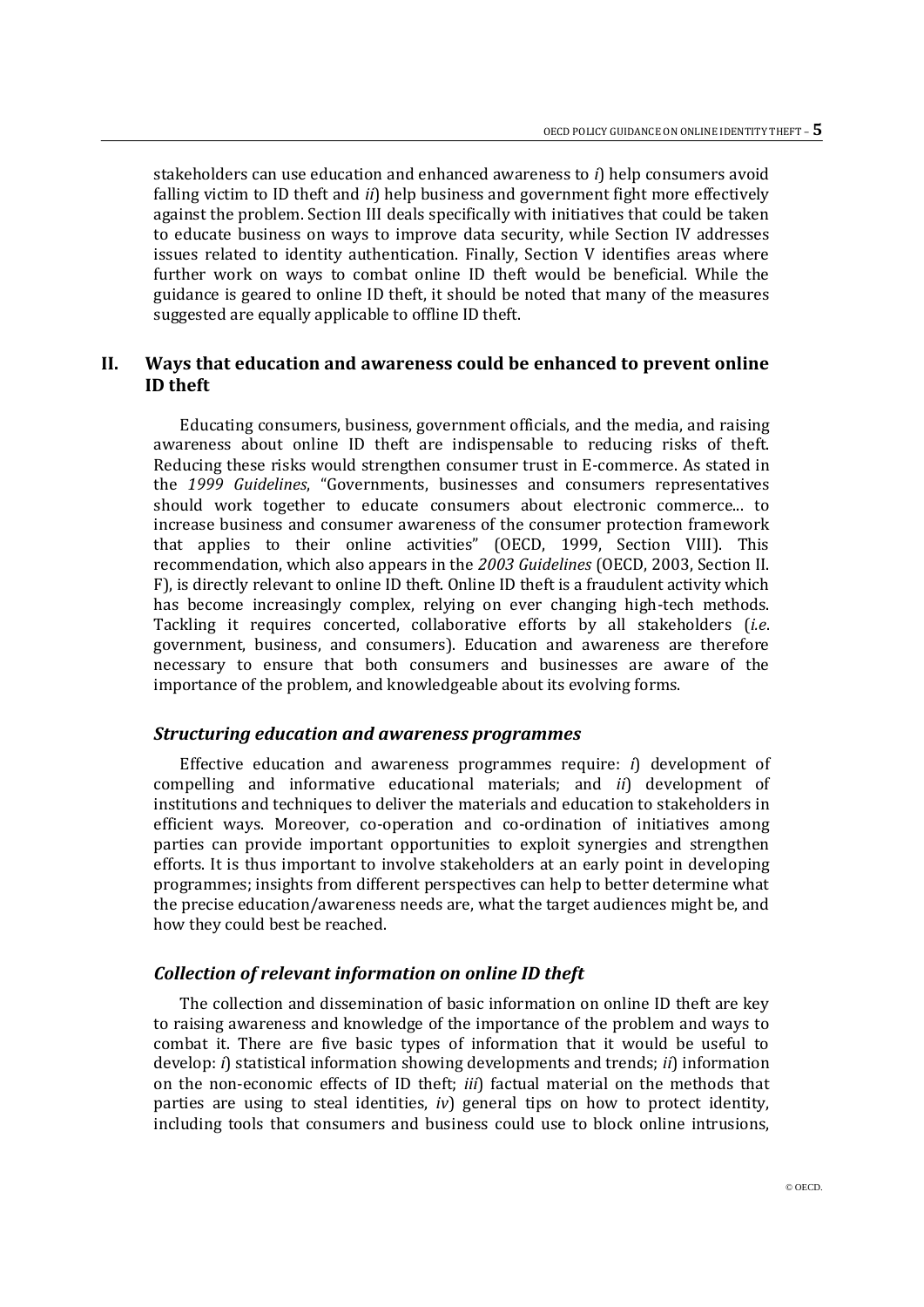and *v*) information on techniques that can be used to identify or recognise efforts to misuse identity information.

#### *i) Statistical information showing developments and trends*

In introducing and maintaining an effective framework to limit the incidence of fraudulent practices against consumers, the 2003 *Guidelines* call on member countries to provide for "effective mechanisms to adequately investigate, preserve, obtain and share relevant information and evidence relating to occurrences of fraudulent ... practices" (OECD, 2003, Section II. A. 2). Awareness of the scope and scale of the problem is a key element in support of education campaigns. However, to date, information on developments and trends in online ID theft is not generally available, despite growing member country warnings that it is on the rise. Moreover, when data are available, they rarely include sufficient detail on online forms of ID theft (OECD, 2008).

It would be beneficial for stakeholders to explore ways to enhance the development of statistical information tracking developments in ID theft. It would be helpful if this information provided specific information on online ID theft. One of the indicators that has been used in this regard is the number of consumer complaints. It would be interesting to explore what other indicators may be helpful.

In addition to measuring the magnitude of ID theft, it could be useful to monitor its economic impact on individuals and countries. Such information would further highlight and illustrate the scale of the problem.

Information that is comparable from one country to another and from different sources within one country would enhance its value. The development of such information should, where possible, draw on the efforts of multilateral groups (both public and private) that are active in the area. Private-sector platforms could be used to gather, analyse and disseminate phishing, spam and virus statistics on a worldwide basis. These could include: the Anti-Phishing Working Group ("APWG," at [www.antiphishing.org\)](http://www.antiphishing.org/), which focuses on eliminating fraud and ID theft resulting from phishing and e-mail spoofing of all types; the Messaging Anti-Abuse Working Group ("MAAWG," at [www.maawg.org\)](http://www.maawg.org/), which aims at preserving the electronic messaging from online exploits and abuse such as messaging spam, malware attacks and other forms of abuse; and DigitalPhishNet ("DPN," [www.digitalphishnet.org/default.aspx\)](http://www.digitalphishnet.org/default.aspx), which is a collaborative forum where Internet Service Providers, online auction sites, financial institutions, and law enforcement agencies share statistics and best practices in real time to tackle phishing and other online threats.

#### *ii) Information on the indirect effects of ID theft*

In addition to having economic costs, ID theft can have other effects including the time victims spend to restore their reputation, the negative effects on their reputation, and the subsequent difficulties they have to re-establish creditworthiness. Collection of such information would help provide a more complete understanding of the implications of ID theft, thereby helping to raise awareness of the problems that theft can cause.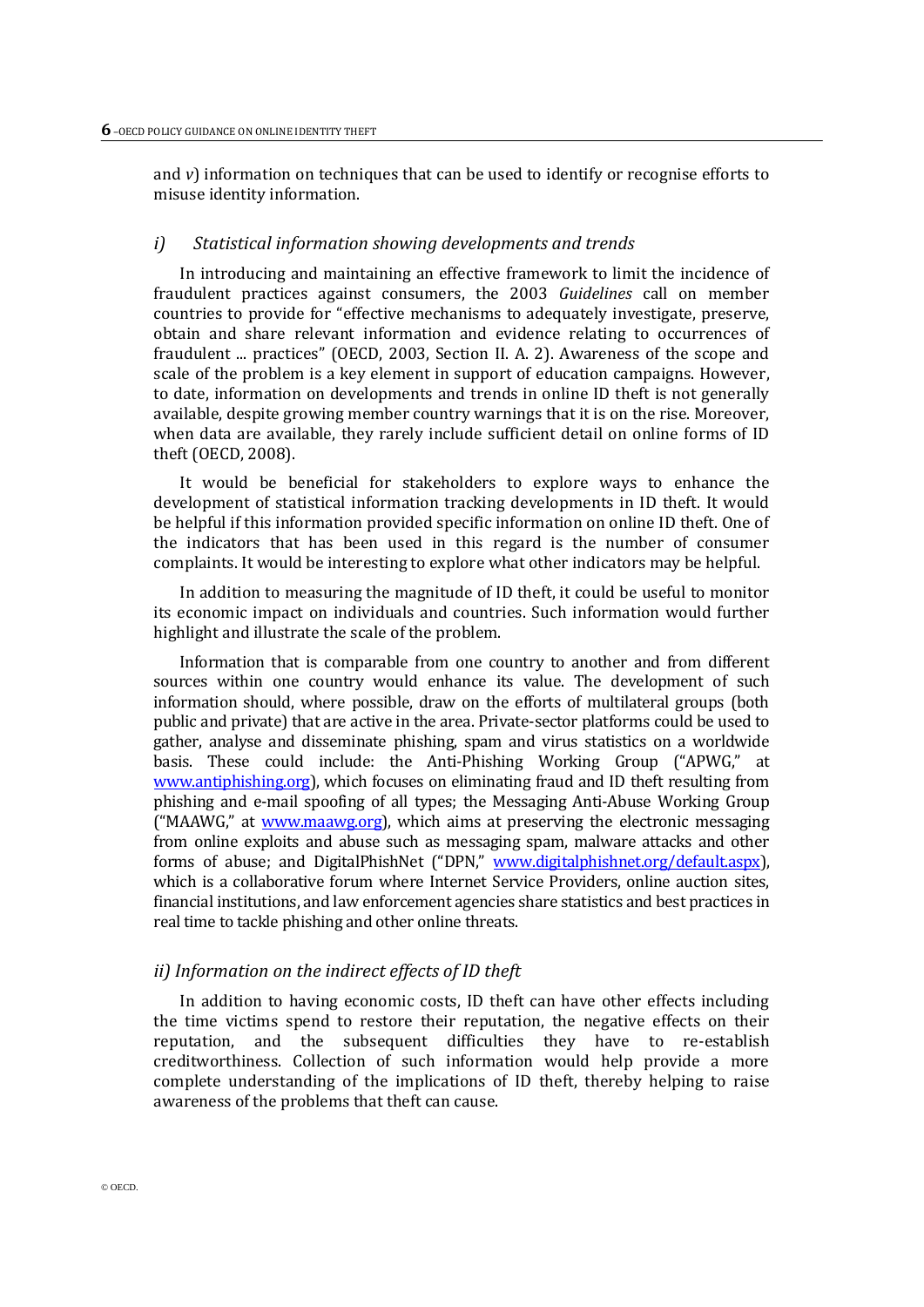### *iii) Factual material on the methods and techniques that parties are using to steal identities*

Identifying the different techniques used to commit ID theft is crucial to effectively deterring and responding to the threat. To be useful, information on these techniques needs to be collected, analysed and updated on a regular basis to keep abreast of developments. Where possible, it would be beneficial to have such information processed and shared between and among not only consumer protection enforcement actors, but also other enforcement bodies addressing the ID theft issue. ID theft indeed raises, in many cases, security, privacy and spam issues (see Appendix H.1). Over the past years, ID thieves have shown a certain degree of ingenuity to get access to personal information. As indicated above, increasingly, malware and spam have been coupled with phishing.

As described in Box 4 below, phishing attacks have become ever more sophisticated, taking a variety of forms and targeting both fixed and mobile electronic devices.

#### **Box 4. Phishing variants**

**Pharming**: this method, which uses the same kind of spoofed identifiers as in a classic phishing attack, redirects users from an authentic website (*e.g.* a bank website) to a fraudulent site that replicates the original. When the customer connects its computer to its bank web server, a hostname lookup is performed to translate the bank's domain name (*e.g.* "bank.com") into an IP address. During that process, the IP address will be changed.

**SmiShing**: cell phone users receive text messages ("SMS") where a company confirms their signing up for one of its dating services and that they will be charged a certain amount per day unless they cancel their order at the company's website. Such a website is in fact compromised and used to steal personal information.

**Vishing**: in a classic spoofed e-mail, appearing from legitimate businesses or institutions, the phisher invites the recipient to call a telephone number. When calling, the target reaches an automated attendant, requesting personal data such as account number, or password for pretended "security verification" purposes. Victims feel usually safer in this way as they are not required to go to a website to transmit their personal information.

It should be noted that all stakeholders can play a role in developing and sharing information on the methods and techniques being employed. To maximise the utility of information that is collected, it is important that mechanisms be in place to facilitate the sharing of the information in an effective manner.

#### *iv) Information on the level of sophistication of online ID techniques*

In addition to understanding the process by which online ID theft can be committed, education campaigns need to warn consumers about the ever evolving forms of these methods. Phishing messages used to be quite unsophisticated and mostly text-based. For example, through the so-called "419 scam" (also well known as the online "Nigerian scam" or offline "Nigerian letter"), phishers tried to commit advance fee fraud by requesting upfront payment or money transfer from their targets. They usually offered to share a large amount of money with their potential victims that they would transfer out of their country. Victims were then asked to pay fees, charges or taxes to help release or transfer the money. However, victim of its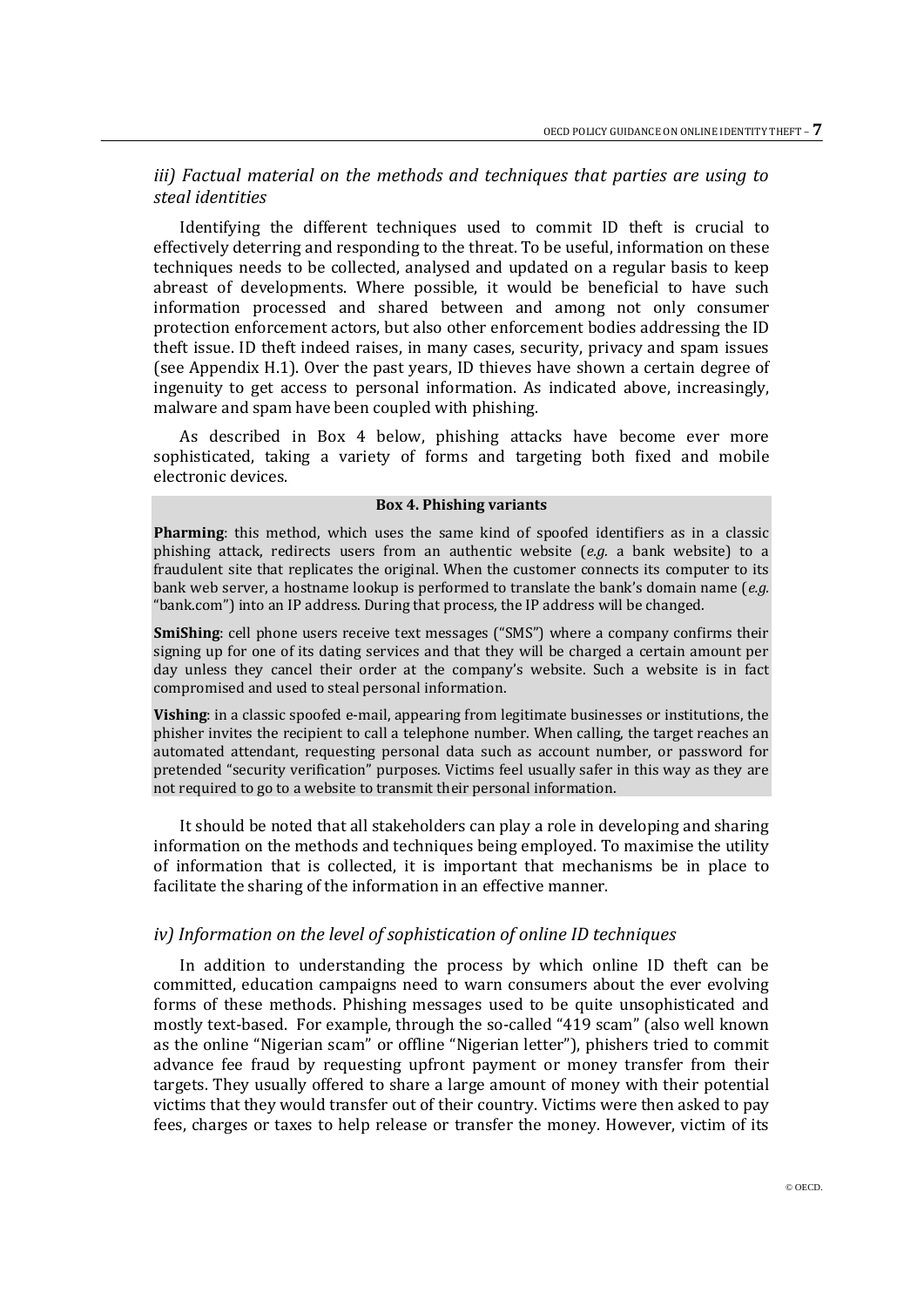own success, this scam is today very well known among Internet users and is not used as much anymore.

Thus, understanding the need for more complex scams, phishers have developed new ways to trick consumers into revealing passwords, bank account numbers and other personal data. Phishing scams now increasingly contain well-designed images and logos copied from legitimate commercial institutions. They have also become more personalised, sometimes containing the first digits of their targets' credit card numbers - which may actually be found on all credit cards of the same bank – to further convince their potential victim that the message is coming from their own bank. Similar to real commercial offers, phishing scams contain multiple solicitations inviting targets to reveal the password, age, address, *etc*.

And while phishers traditionally used well-known top level domain names such as ".com", ".biz" or ".info", they now attempt to avoid detection by using domain names from small island countries, such as ".im" from the UK Isle of Man, which are in many cases unknown to spam filters (McAfee, 2006, p. 15). Some phishing scams now even contain self-signed digital certificates to use the "HTTPS" security protocol and trigger the security padlock icon on spoofed websites.

Keeping consumers and other stakeholders informed of new and evolving techniques is key to enhancing prevention.

#### *v) General tips on how to protect identity while on-line*

Providing stakeholders with practical advice on ways to protect their identities (see Box 5) can contribute significantly to lowering the risk of, or preventing, online ID theft. A number of organisations and governments have developed tips in these areas. One of the most comprehensive and extensive initiatives was undertaken by the United States Government, which maintains a website providing information on ways to protect personal information and avoid Internet fraud [\(http://onguardonline.gov/index.html\)](http://onguardonline.gov/index.html), including ID theft.

#### **Box 5. Consumer anti-phishing tips from OnGuardOnline.gov**

- Install anti-virus and anti-spyware software, as well as a firewall on your fixed or mobile device and update them regularly.
- Avoid clicking on a link in a message that you think is spam and also make it a policy never to respond to e-mail or pop up messages that ask for your personal or financial information. Also, do not cut and paste a link from the message into your web browser. Phishers can make links look like they go one place, but then they actually take you to a look-alike site.
- Never disclose your credit card number or security digits in response to a message you suspect is spam. If you are concerned about your account, contact the organisation using a phone number you know to be genuine, or open a new Internet browser session and type in the company's correct Web address yourself.
- Forward the phishing scam to law enforcers and/or to industry groups such as the APWG, DPN or MAAWG. You may also forward phishing e-mails to the FTC at [spam@uce.gov.](mailto:spam@uce.gov) In addition to industry groups and law enforcement agencies, you may also forward the phishing e-mail to the organisation that is being spoofed.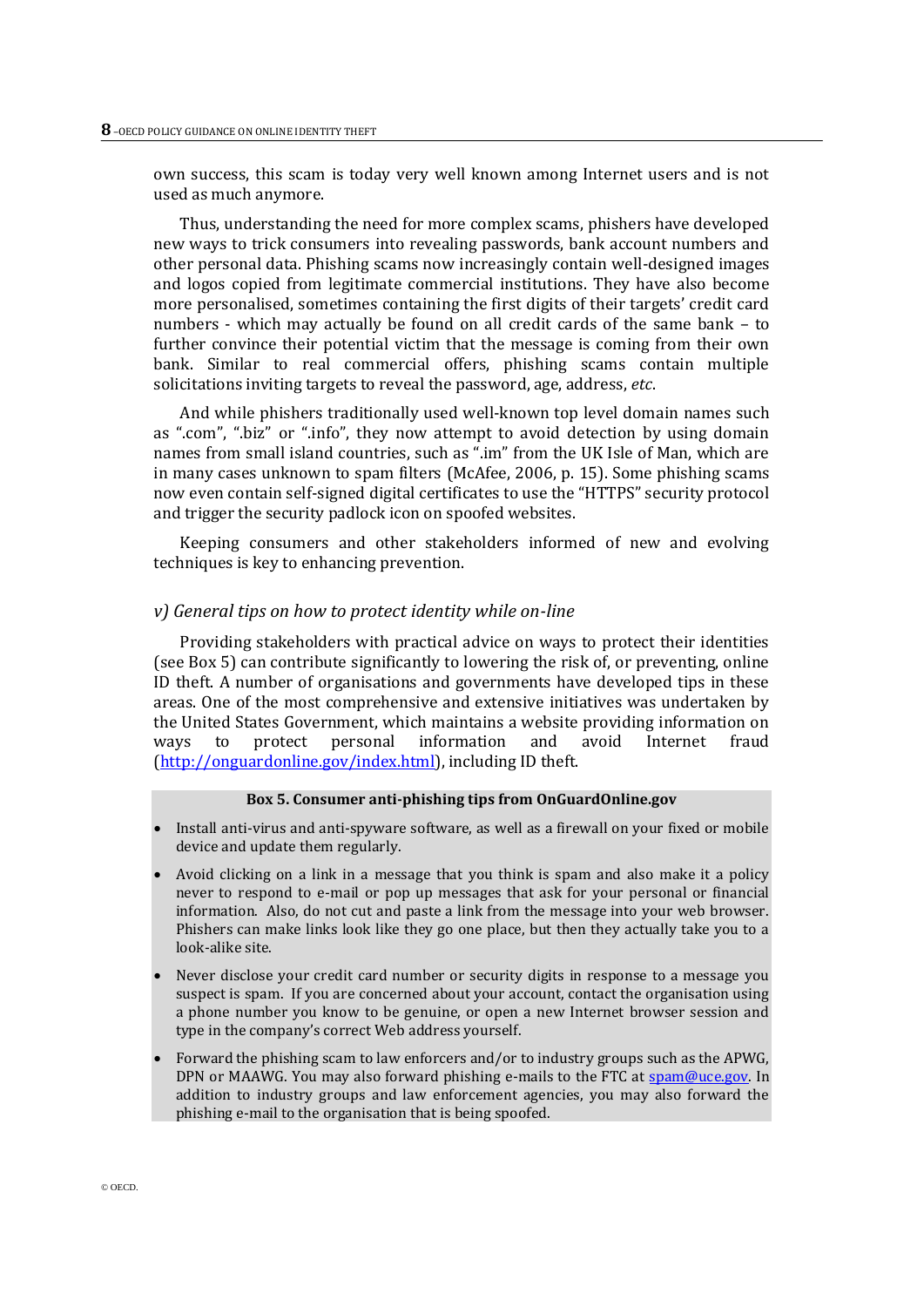#### *Dissemination of information*

Assuring that stakeholders are aware of, and have ready access to information on ID theft is key to enhancing prevention. At the very least, such information should be available on the Internet. In addition, orientation or training sessions in schools or on a group basis would be beneficial. Moreover, television and radio also provide opportunities to engage the public, as would the availability of printed or electronic materials (*e.g*. CD and DVD). Finally, Internet service providers and heavily frequented websites, such as search engines or auction sites, could serve as an important vehicle for pointing consumers to relevant information developed by governments and other interested parties.

#### *Co-ordination of education and awareness initiatives*

Co-ordination of education and awareness initiatives provides opportunities for enhancing their effectiveness, especially to the extent that it increases coherence and simplifies efforts. Such co-ordination can take place within and between the private and government sectors, on local, national and international platforms. Such co-ordination would help identify and expand the use of particularly effective practices. Internet service providers, for example, are in an excellent position to highlight the importance of online ID theft, and point subscribers to educational resources.

It should be noted that education and awareness initiatives are multifaceted; within government, for example, the training of persons responsible for enforcement of laws covering ID theft is an important aspect of enhancing awareness and limiting the magnitude and scope of ID theft. A number of countries are already active on this front.

International law enforcement networks such as the International Consumer Protection Enforcement Network ("ICPEN") and the London Action Plan ("LAP") could be used as platforms to help co-ordinate and disseminate educational information across OECD member countries (OECD, 2003, Section III. D).

#### **III. Data security**

Data security is also a key component of any strategy to combat ID theft. Data compromises have many harmful consequences, including exposing consumers to the threat of ID theft, exposing the entity whose system was breached to legal liability for failure to secure the data, and imposing the risk of substantial costs for all parties involved. Accordingly, member countries should develop and ensure compliance with data security safeguards, such as laws and regulations, industry standards and guidelines, and private contractual arrangements that impose data security requirements, including, if appropriate, initiating investigations and enforcement actions against entities that violate the laws governing data security.

 Member countries should better educate the private sector on safeguarding data and encourage organisations that collect and maintain sensitive consumer information to implement practical security measures to protect consumer data.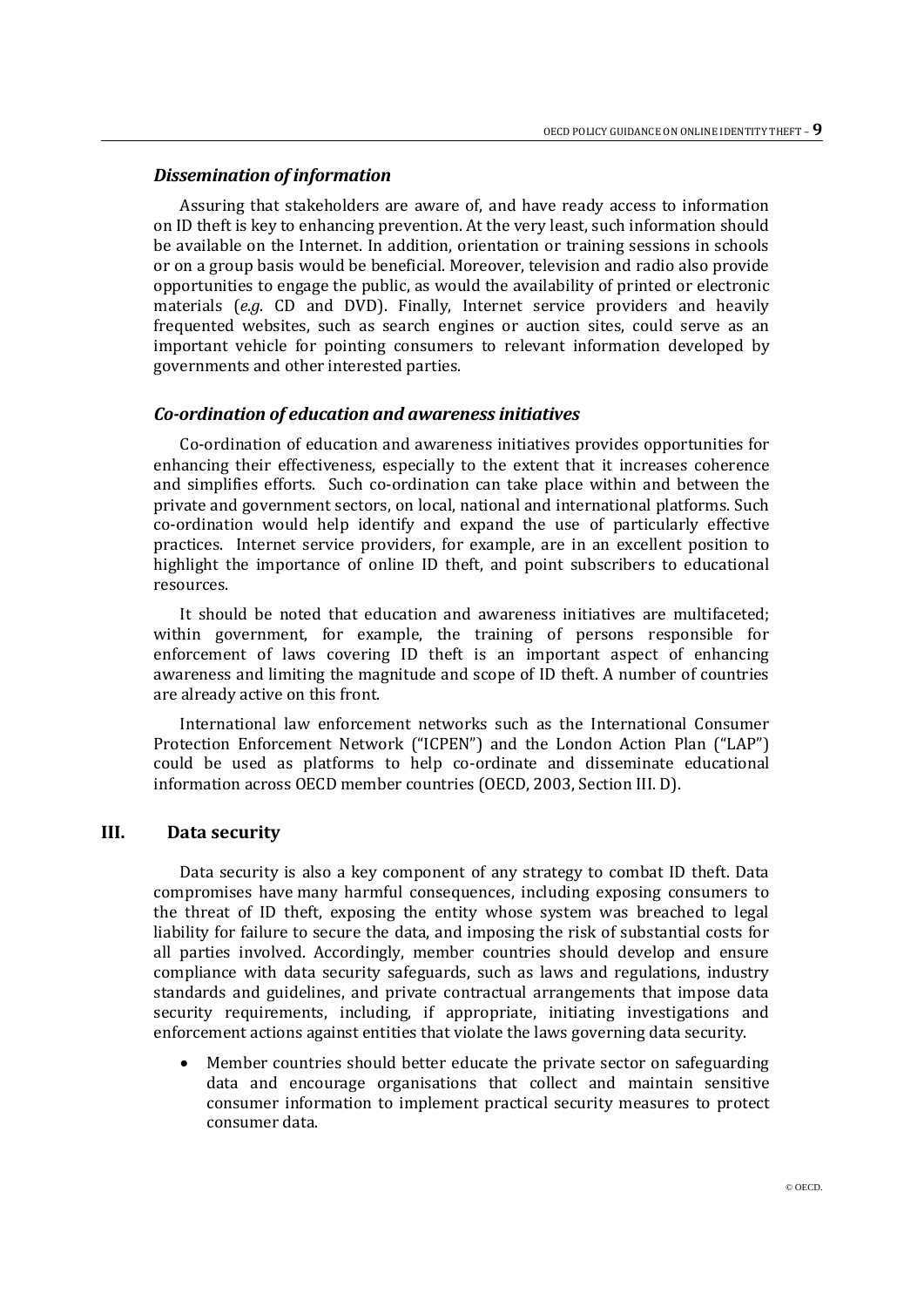#### **IV. Electronic authentication**

Electronic authentication has been recognised as a useful process permitting the verification and management of identities on line. Under the 2006 OECD *Guidance on Electronic Authentication,* which sets out a number of operational principles aimed at helping member countries establish or modernise their approaches to authentication, the concept is understood as a function for establishing the validity and assurance of a claimed identity of a user, device or another entity in an information or communication system. As such, it can be an effective deterrent to the theft or misuse of personal information.

Education on the benefits and proper uses of authentication are critical for user confidence on line.

As set forth in the 2007 *OECD Recommendation on Electronic Authentication* encouraging member countries to establish compatible, technology-neutral approaches for effective domestic and cross-border electronic authentication of persons and entities, OECD countries should take steps to raise the awareness of all participants of the benefits of the use of electronic authentication at both domestic and international levels.

Electronic authentication is today considered as an element of the emerging concept of identity management. Such a broader system, which would seek to allow users to interact on line while minimising the amount of personal information they reveal on line, will be the subject of strong consideration by OECD countries in the years to come.

#### **V. Further work**

As indicated at the outset, there are three key aspects of combating online ID theft: *i*) prevention, *ii*) deterrence and *iii*) recovery and redress. This paper focused on prevention, looking specifically at ways that consumers and other stakeholders could be educated to prevent online ID theft. There is, however, a pressing need to address other aspects of the issue. Outside the OECD, the United Nations Office on Drugs and Crimes ("UNODC") is co-operating with the United Nations Commission for International Trade Law ("UNCITRAL"), developing recommendations for best practices in the prevention, deterrence, and recovery from ID theft. The European Commission is working on a harmonised definition of the concept and is considering whether online ID theft should be criminalised throughout the EU. As indicated in the *Scoping Paper on Online Identity Theft* (OECD, 2008), work is also being carried out within many OECD governments by different agencies, and by the private sector.

Some of the issues that need to be addressed at the domestic and international levels (by the OECD and other international bodies) include:

- Legal:
- Should ID theft be defined legally as a specific offence?
- What sorts of dissuasive sanctions might be appropriate (such as fines, confiscations, black lists, etc.)?
- What legal remedies should be available for victims?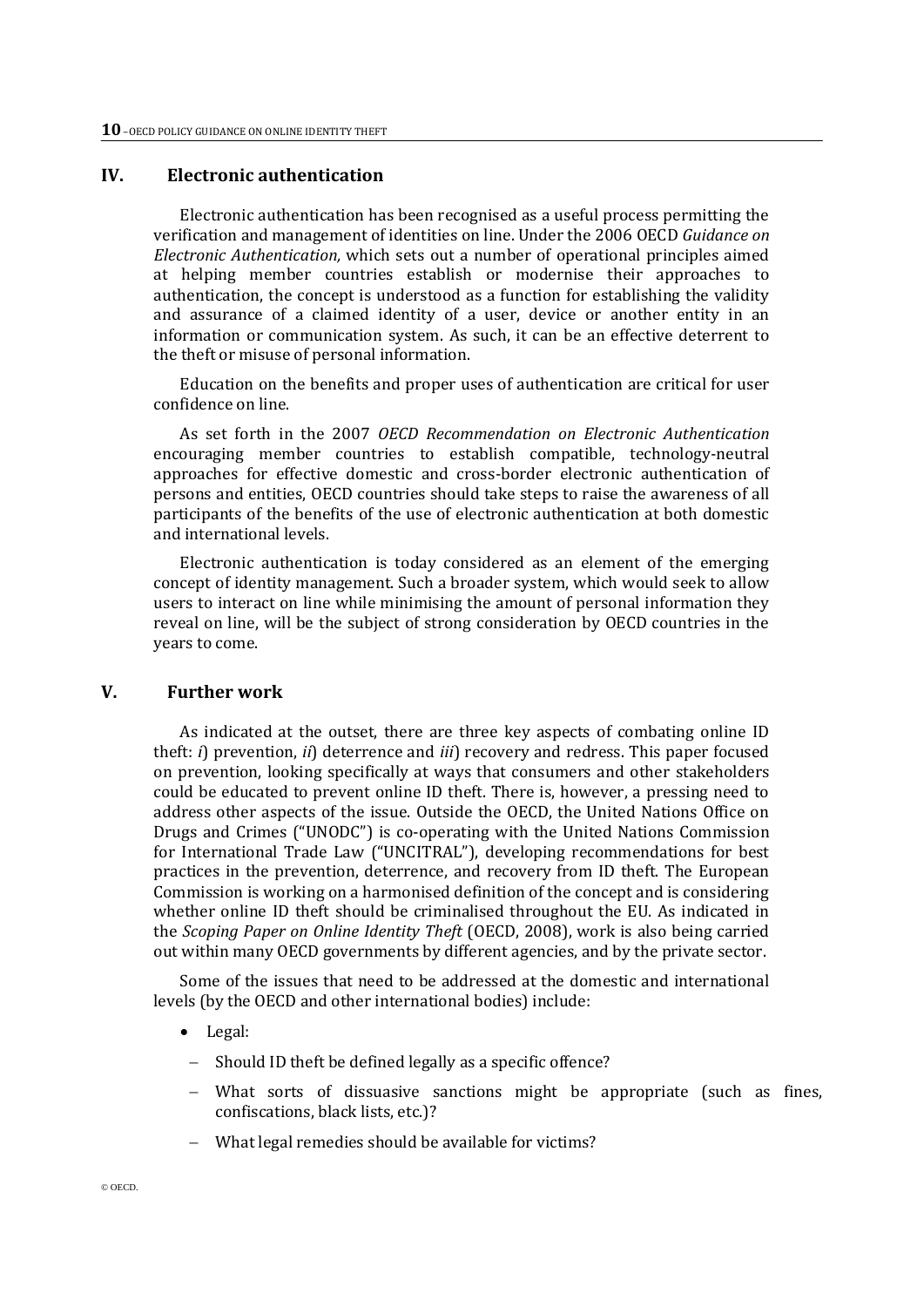- Should legislation require companies to take more steps to prevent identity theft, such as disclosing data security breaches affecting their customers when those breaches could result in identity theft, or improving authentication of consumers and customers when providing services or transactions?
- Cross-border enforcement co-operation between and among consumer protection enforcement authorities and the private sector.
- How could cross-border co-operation among enforcement authorities be strengthened in the following areas?
	- Investigative and information sharing powers with foreign authorities, business and industry, consumer representatives.
	- Assistance, training, and support of other countries' law enforcement efforts.
	- Implementation and exchange of "best practices" in the area of consumer education.
- Identity recovery and redress
- What assistance should government, industry, and/or civil society develop to help consumers restore their identity and recover from their monetary and nonmonetary losses resulting from ID theft?
- Should redress mechanisms be made available for consumers, and if so, what entities should be responsible for such redress?
- What additional tools are needed by victims to ensure that they can restore their identity and otherwise recover fully from the identity theft?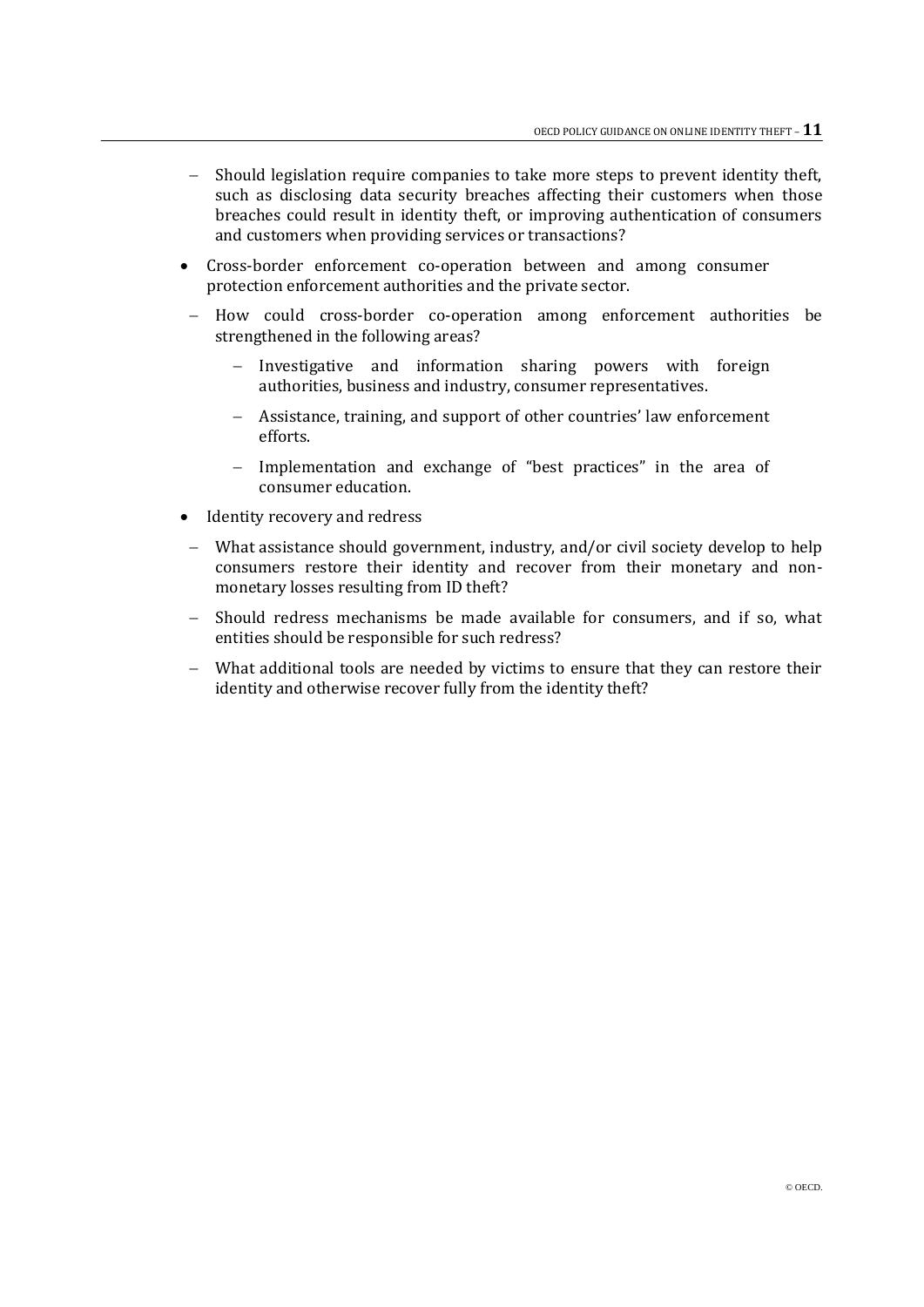## **Appendix H.1: Multilateral instruments addressing online ID theft**

#### **I. OECD instruments on E-commerce**

OECD (Organisation for Economic Co-operation and Development) (1999), *Guidelines for Consumer Protection in the context of Electronic Commerce*, OECD, Paris,

[www.oecd.org/document/51/0,2340,en\\_2649\\_34267\\_1824435\\_1\\_1\\_1\\_1,00.html.](www.oecd.org/document/51/0,2340,en_2649_34267_1824435_1_1_1_1,00.html)

OECD (2003), *Guidelines for Protecting Consumers from Fraudulent and Deceptive Commercial Practices Across Borders*, OECD, Paris[, www.oecd.org/sti/consumer](http://www.oecd.org/sti/consumer-policy)[policy.](http://www.oecd.org/sti/consumer-policy)

#### **II. OECD instruments in the field of security, privacy, and spam**

#### **Security:**

- OECD (2002), *Guidelines for the Security of Information Systems and Networks*, OECD, Paris,<http://www.oecd.org/dataoecd/16/22/15582260.pdf>
- OECD (2007), *Recommendation and Guidance on Electronic Authentication*, OECD, Paris, [www.oecd.org/dataoecd/32/45/38921342.pdf.](http://www.oecd.org/dataoecd/32/45/38921342.pdf)

#### **Privacy:**

- OECD (1980), *Guidelines on the Protection of Privacy and Transborder Flows of Personal Data,* OECD, Paris, [www.oecd.org/document/18/0,3343,en\\_2649\\_34255\\_1815186\\_1\\_1\\_1\\_1,00.html.](http://www.oecd.org/document/18/0,3343,en_2649_34255_1815186_1_1_1_1,00.html)
- OECD (2007), *Recommendation of the Council on Cross-border Co-operation in the Enforcement of Laws Protecting Privacy*, OECD, Paris, [www.oecd.org/dataoecd/43/28/38770483.pdf.](http://www.oecd.org/dataoecd/43/28/38770483.pdf)

#### **Spam:**

OECD (2006), *OECD Anti-Spam Toolkit of Recommended Policies and Measures*, OECD, Paris, [www.oecd-antispam.org/.](http://www.oecd-antispam.org/)

#### **III. Other international instruments**

- Council of Europe (2001), *Convention on Cybercrime*, Budapest, 23 November 2001, [http://conventions.coe.int/Treaty/en/Treaties/Html/185.htm.](http://conventions.coe.int/Treaty/en/Treaties/Html/185.htm)
- United Nation (2001), *Convention against Transnational Organised Crime*, 8 January 2001[, www.unodc.org/pdf/crime/a\\_res\\_55/res5525e.pdf.](http://www.unodc.org/pdf/crime/a_res_55/res5525e.pdf)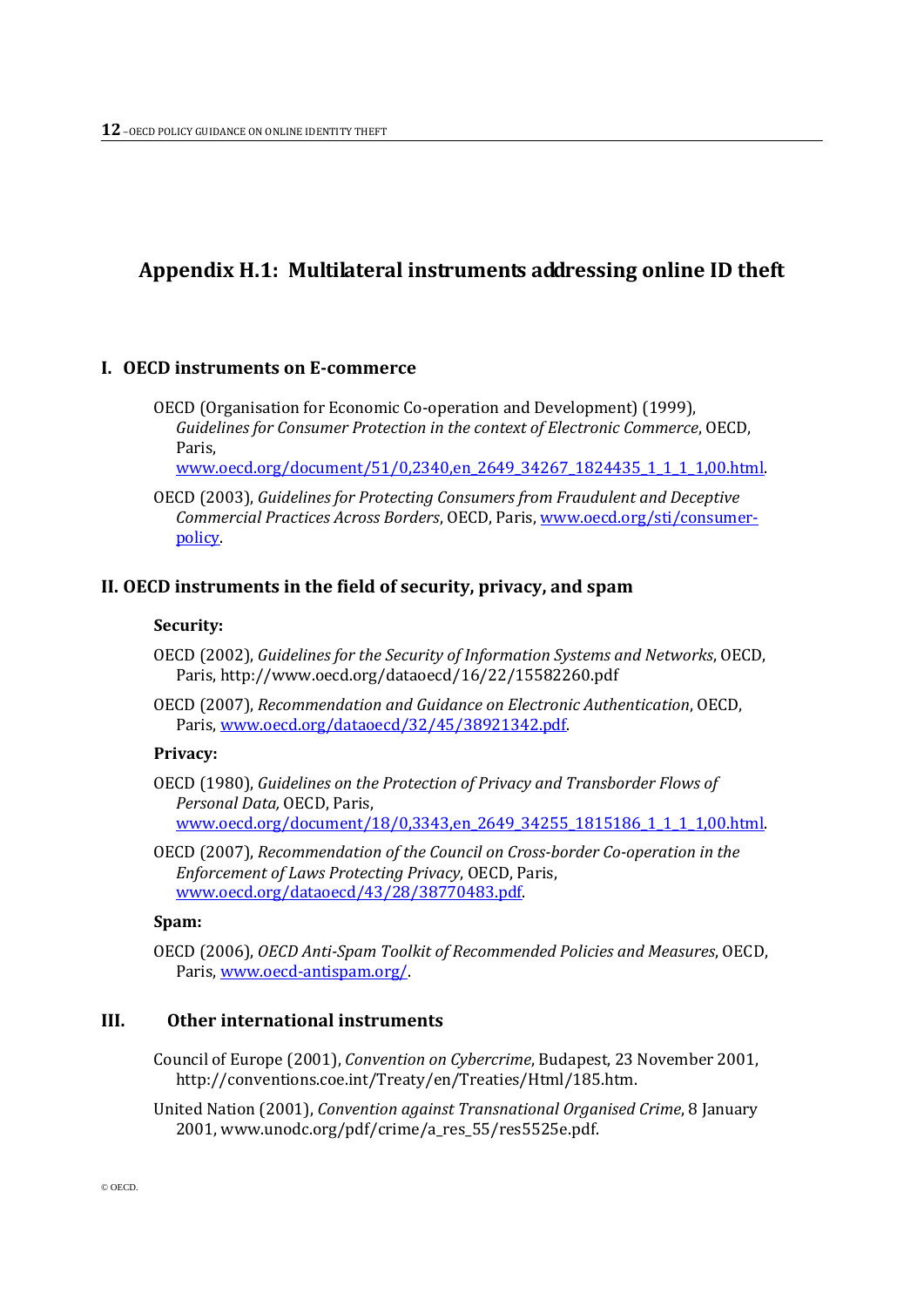## **Appendix H.2: ID theft education initiatives in OECD countries**

#### **Governmental initiatives**

#### *United States*

In May 2006, the US Federal Trade Commission launched "Deter, Detect, Defend," a nationwide education campaign aimed at helping consumers take steps to reduce risks of ID theft; monitor their personal information; and quickly react when ID theft is suspected. As part of the campaign, the *ID Theft Consumer Education Kit*, helps organisations and communities inform consumers about how to reduce risks of ID theft and respond if it strikes. The kit includes:

- A booklet which provides step-by-step instruction and tools to aid in consumer education.
- A brochure.
- A 10-minute video DVD featuring stories of how real ID theft victims responded.
- A CD-ROM containing all educational materials for easy reproduction; and
- An in-depth guidebook for ID theft victims.

In April 2007, the US President's Task Force on Identity Theft issued a report setting forth a strategic plan for addressing the challenges presented by ID theft (US FTC, US DOJ, 2007a). One focus of the strategic plan is to educate stakeholders about keeping sensitive consumer data out of the hands of ID thieves. The strategic plan recommends a multi-year public education campaign by federal, state, and local authorities. The US also established a website for information about the task force, the report, and victim's rights - [http://www.idtheft.gov.](http://www.idtheft.gov/)

#### *Australia*

The Australian Government distributes an information kit, *How to prevent and respond to identity theft* [\(www.crimeprevention.gov.au\)](http://www.crimeprevention.gov.au/), to provide the community with practical strategies on how to avoid becoming a victim of ID theft. In 2007, it released a brochure, *ID Theft: Dealing with identity theft*, as part of the Australasian Consumer Taskforce's Identity Theft Week, which operated as part of the Taskforce's annual fraud awareness campaign. The government also distributes a booklet, *E-Crime - A Crime Prevention Kit for Small Business*, which is aimed at helping small business owners identify what to do to avoid becoming a victim of e-crime. In July 2007 the government introduced a range of e‑ security initiatives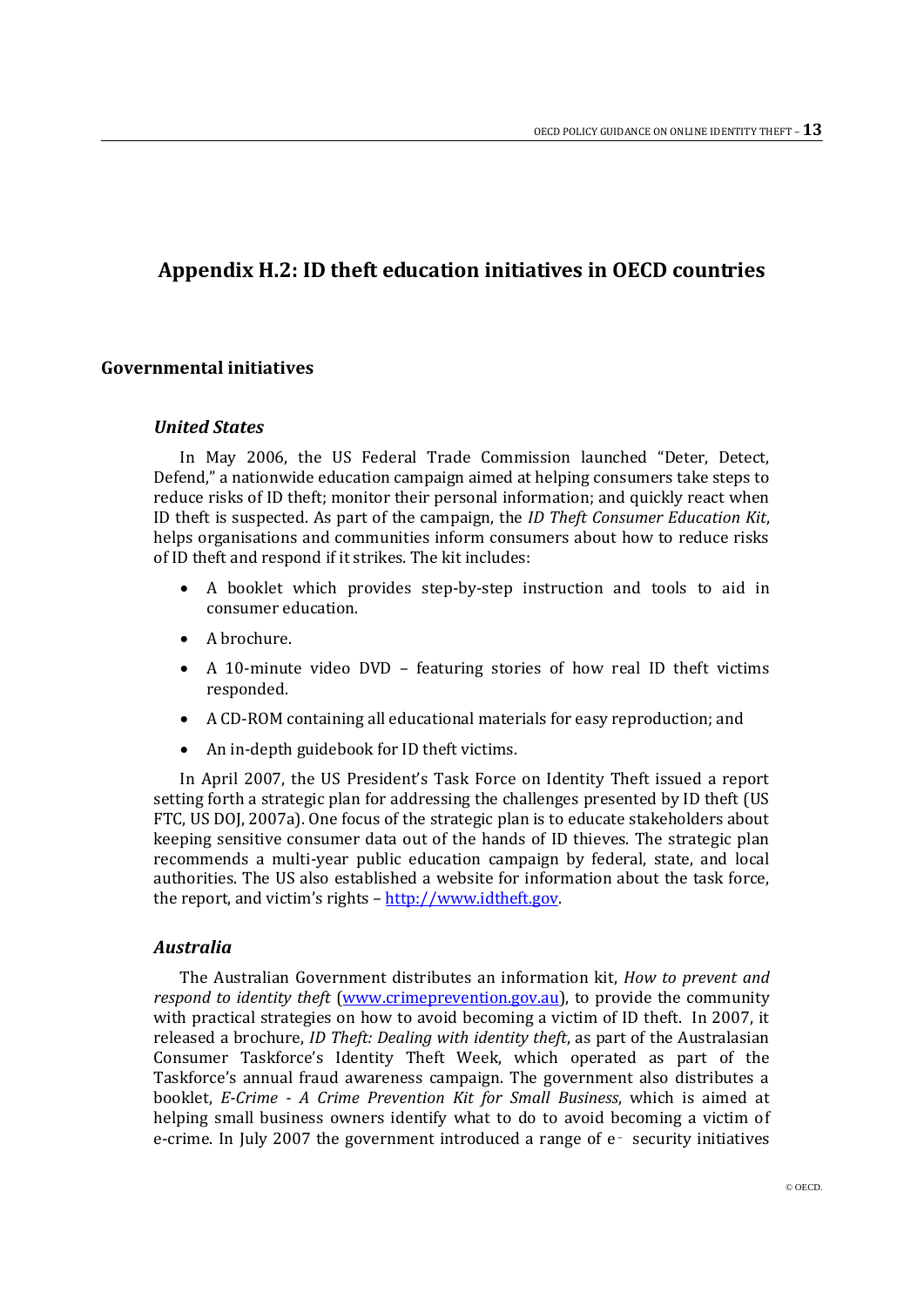under the E-Security National Agenda. These include initiatives to raise awareness of e-security among home users and small business and the expansion of the national and international e-security exercise program. The government's e-security website, *Stay Smart Online* [\(www.staysmartonline.gov.au\)](http://www.staysmartonline.gov.au/), provides online users with practical tips on how to secure a personal computer, smart transacting online, and information on keeping children and young people safe on line. The Australasian (Australia and New Zealand) Consumer Fraud Taskforce maintains *ScamWatch* [\(www.scamwatch.gov.au\)](http://www.scamwatch.gov.au/), a consumer scam information website providing information on several types of scams, schemes and fraud. It also provides the facility for reporting scams.

#### *Canada*

The Consumer Measures Committee ("CMC"), an organization representing federal, provincial and territorial Ministries responsible for Consumer Affairs, has developed an information kit to help consumers avoid becoming victims of identity theft, and to provide guidance on procedures to take if they do. In addition, CMC has developed a guidance document for businesses, providing them with tips on how to protect their customers' personal information (see: [www.cmcweb.ca/idtheft\)](outbind://21/www.cmcweb.ca/idtheft). A number of other initiatives are carried out to inform consumers about ID theft. These include the Fraud Prevention Forum, a group of government, law enforcement and private sector organisations, which leads the annual Fraud Prevention Month campaign every March under the theme *Fraud: Recognize it. Report it. Stop it*. Identity theft, as a type of fraud, makes up a significant portion of the information that is presented to the public during Fraud Prevention Month.

#### *United Kingdom*

In the United Kingdom, the Home Office Identity Fraud Steering Committee launched the [www.identity-theft.org.uk](http://www.identity-theft.org.uk/) website which also contains tips about how to avoid ID theft. In addition, the Information Commissioner's Office has produced educational materials on ID theft through an information toolkit; television advertisements; and a training DVD.

#### *Mexico*

In Mexico, the public University of Mexico ("UNAM") has put in place various websites to alert consumers and users about all sorts of security risks on line. Advice on the identification of scams [\(www.seguridad.unam.mx/doc?ap=articulo&id=121\)](http://www.seguridad.unam.mx/doc?ap=articulo&id=121), pharming [\(www.seguridad.unam.mx/usuario-casero/pharming.dsc\)](http://www.seguridad.unam.mx/usuario-casero/pharming.dsc), phishing [\(www.seguridad.unam.mx/usuario-casero/phishing.dsc.](http://www.seguridad.unam.mx/usuario-casero/phishing.dsc)) and tips to prevent privacy and security breaches [\(www.seguridad.unam.mx/doc?ap=articulo&id=118\)](http://www.seguridad.unam.mx/doc?ap=articulo&id=118) are provided to users.

#### *Belgium*

In Belgium, various education campaigns against Internet threats, including ID theft, are run on all kind of supports such as guides ("Guide for the Internet user"), websites [\(www.saferinternet.be,](http://www.saferinternet.be/) which targets children, [http://economie.fgov.be](http://economie.fgov.be/) -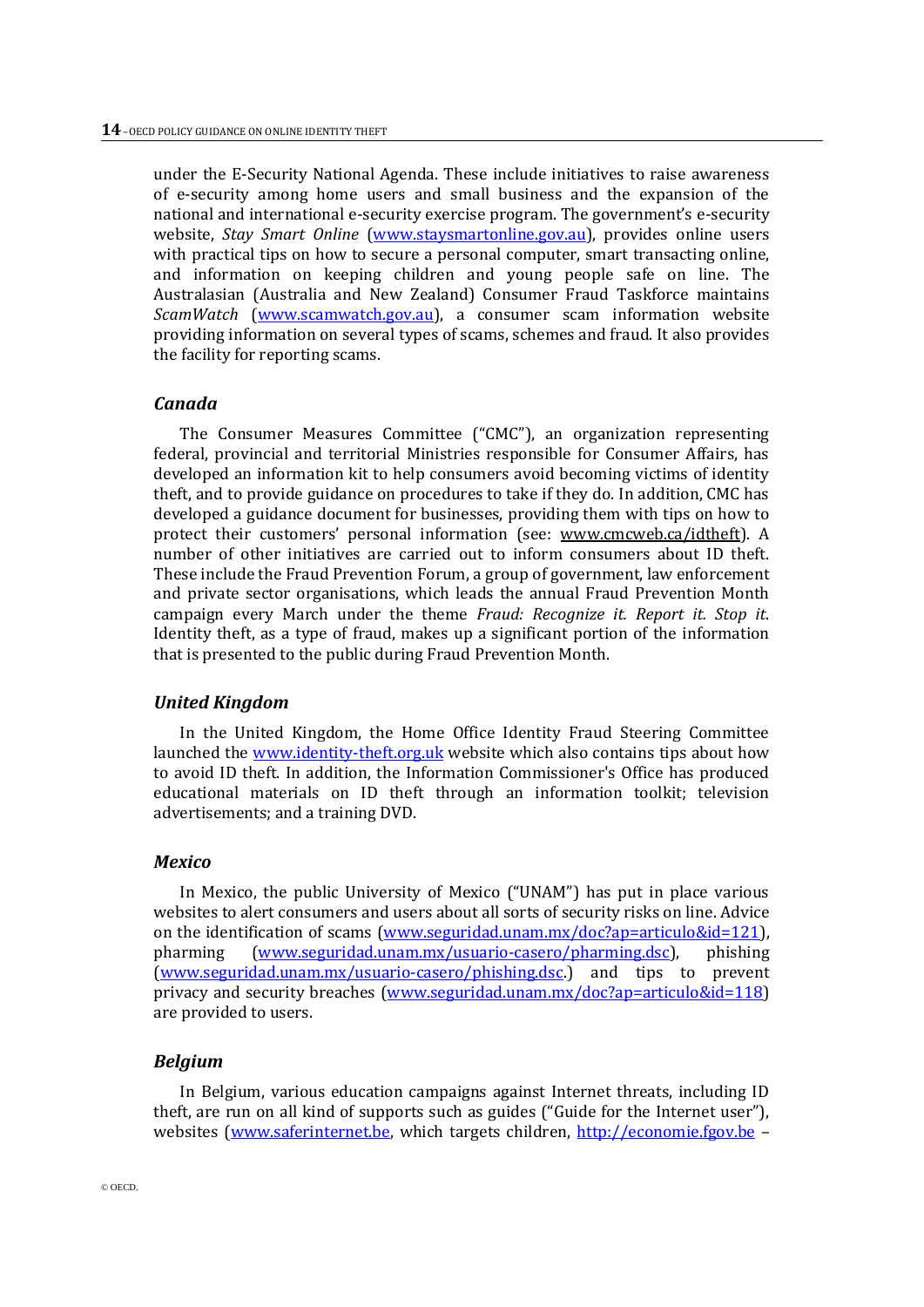of the Federal Public Service Economy and which contains information on consumers' rights under Belgian laws), press releases on Internet fraud to draw consumers' attention to Internet fraud practices, such as phishing.

#### *Japan*

In Japan, the Ministry of Internal Affairs and Communications (MIC) launched an *Information Security Site for General Users* [\(www.soumu.go.jp/joho\\_tsusin/](http://www.soumu.go.jp/joho_tsusin/%20security/index.htm)  [security/index.htm\)](http://www.soumu.go.jp/joho_tsusin/%20security/index.htm), a website that provides basic information on information security including countermeasures to combat online threats such as ID theft.

#### **Industry initiatives**

The private sector has also supported education initiatives in some member countries.

#### *United Kingdom*

In the United Kingdom, various banking and payment associations, such as the British Banker Association (BBA) and the UK payments Association (APACS), have pro-actively developed initiatives to educate both their own members (*i.e.* banks, and companies) and their customers; further information is available on the Internet at *www.banksafeonline.org.uk* (OFCOM, 2006, p. 37).

#### *Netherlands*

In the Netherlands, *Nederlands Vereniging van Banken*, the Dutch Banking Association, began an awareness campaign in 2006 informing consumers about ID theft risks and how to protect their personal information (INTERVICT, 2006, p. 24).

#### *United States*

In the United States, several different industries are active in educational initiatives to help fight ID theft. For example, financial institutions, which can be primary victims in a phishing attack, increasingly alert their customers about new phishing messages and security risks. Since 2004, financial institutions have undertaken joint educational efforts through the Identity Theft Assistance Center, a domestic organisation representing some of the largest US banks, brokerages, and finance companies. In addition, the National Association of Securities Dealers has published a guide entitled "Phishing and Other Online Identity Theft Scams: Don't Take the Bait." More recently, the Identity Theft Prevention and Identity Management Standards Panel ("IDSP") sponsored by the US Better Business Bureau ("BBB") and the American National Standards Institute ("ANSI") created a new market-wide initiative that would help arm businesses and other organisations with the tools they need to combat ID theft and fraud and protect consumers – and themselves – from the risks associated with these crimes [\(http://www.ansi.org/standards\\_activities/standards\\_boards\\_panels/idsp/report\\_webin](http://www.ansi.org/standards_activities/standards_boards_panels/idsp/report_webinar08.aspx?menuid=3) [ar08.aspx?menuid=3\)](http://www.ansi.org/standards_activities/standards_boards_panels/idsp/report_webinar08.aspx?menuid=3). The report contains a catalogue of existing standards, best practices and related compliance systems germane to this issue across all market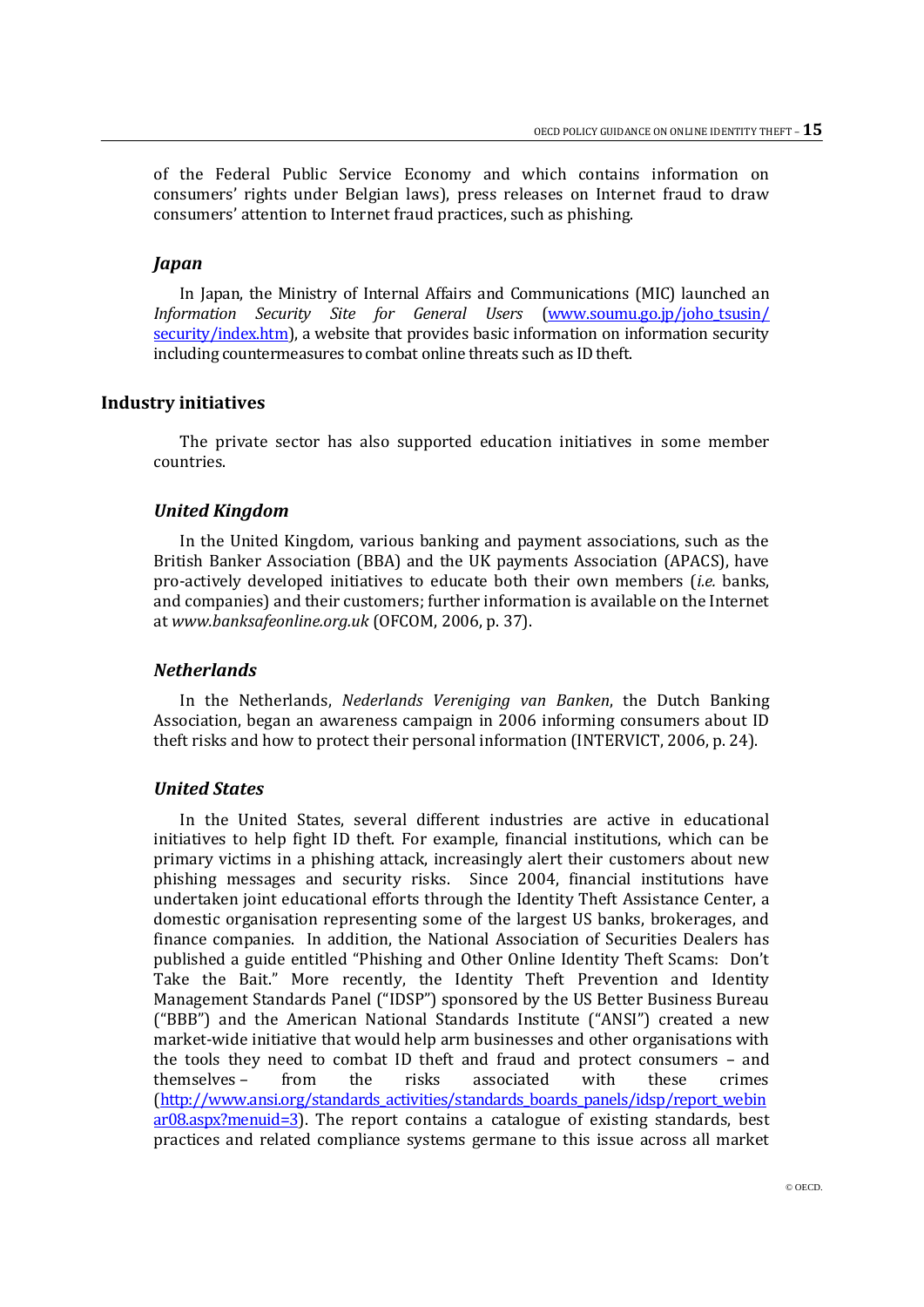sectors and industries as well as recommendations for areas where the government and private sector should develop additional standards and guidelines. The report contains specific recommendations for consumer education initiatives in areas such as security freezes.

#### *Australia*

In Australia, the Australian Bankers' Association (ABA), the Australian High Tech Crime Centre and the Australian Securities and Investments Commission (ASIC), jointly support a website, *Protect Your Financial Identity* (www.protectfinancialid.org.au), which assists people in protecting their financial identity and minimising the damage if a problem occurs. The website contains practical prevention tips, fact sheets, and an interactive quiz allowing people to test how secure their personal details are.

#### *Mexico*

In Mexico, some members of the Internet Mexican Association ("AMIPCI") have created a website [www.navegaprotegido.com.mx,](http://www.navegaprotegido.com.mx/) which contains information aimed at educating consumers on the risks of ID theft.

#### **Co-ordination of education initiatives**

#### *United States*

In the United States for example, United States Attorney's Offices participate in ongoing training seminars, and several law enforcement agencies – including the US Department of Justice, the US Secret Service, the US FTC, and the Federal Bureau of Investigation – along with the American Association of Motor Vehicle Administrators have jointly sponsored over 20 regional, one-day training seminars on ID theft for state and local law enforcement agencies across the country (US FTC, 2007a, Vol. II, p. 71-73).

#### *Australia*

In Australia and New Zealand, the Australasian Consumer Fraud Taskforce supports a co-ordinated approach to awareness raising and education initiatives. The Taskforce was formed in March 2005 and is a group of 18 government regulatory agencies and departments with responsibility for consumer protection regarding frauds and scams. The Taskforce also has a range of community, nongovernment and private sector organisations as partners in the effort to increase the level of scam awareness in the community.

The purpose of the Taskforce is for the government members to work together to:

- Enhance the Australian and New Zealand governments' enforcement activity against frauds and scams.
- Run an annual coordinated information campaign for consumers: the 'Scams Awareness Month' in February or March (timed to coincide with Global Consumer Fraud Prevention Month).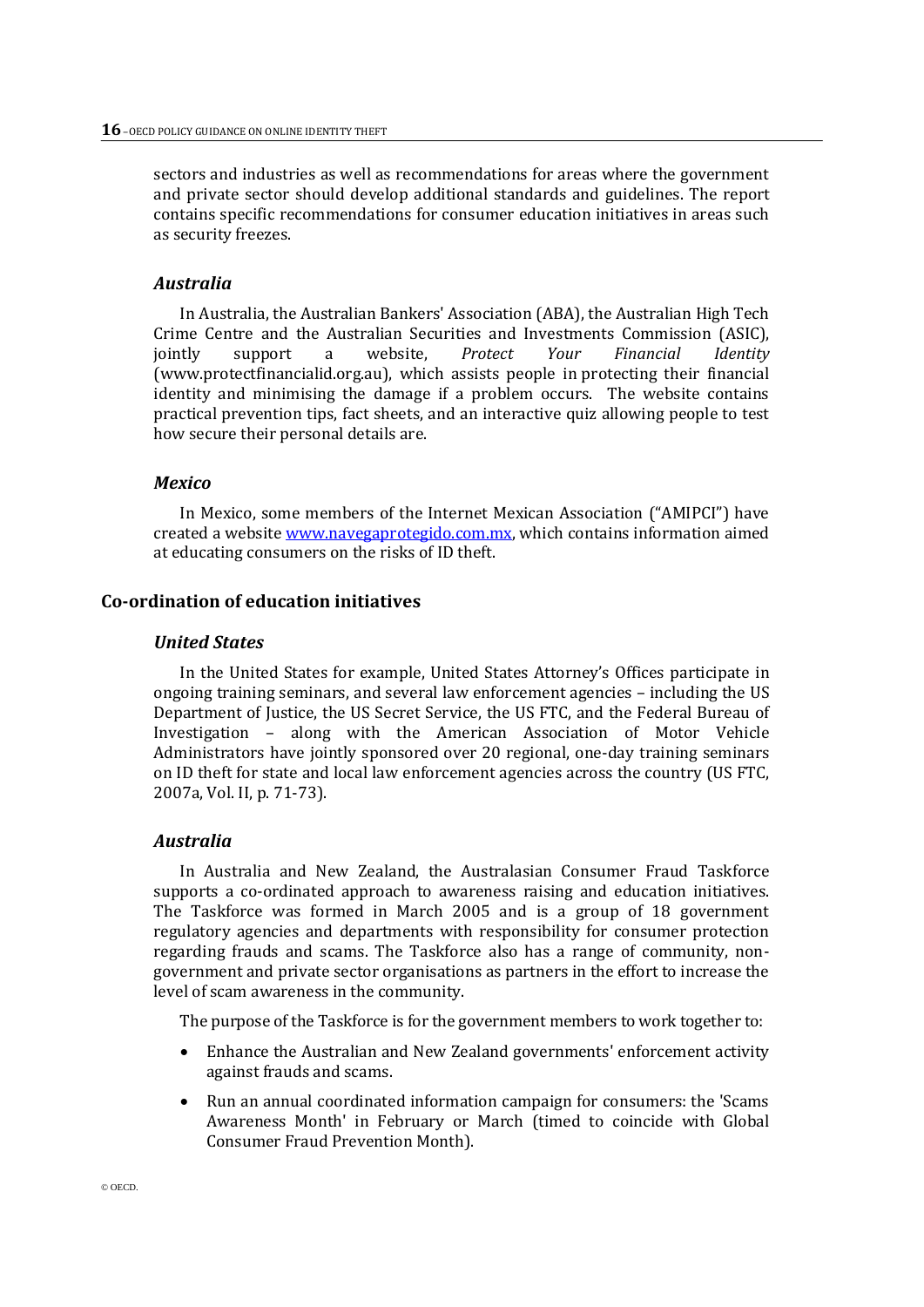- Involve the private sector in the information campaign and encourage them to share information they may have on scams and fraud.
- Generate greater interest in research on consumer frauds and scams.

#### *Mexico*

In Mexico, the eCrime working group formed by public and private entities including the Mexican Banks Association ("ABM"), the Industry Transformation National Chamber ("Canacintra"), the National Bank of Mexico ("Banamex"), the Bancomer Bank, the Mexican Internet Association ("AMIPCI"), the Preventive Federal Police, Federal Communications Commission ("COFETEL"), the National Bank and Values Commission ("CNBV"), Nic Mexico and the public University of Mexico ("UNAM"), was created to gather data on phishing trends and to cancel domain names associated with identity fraud.

#### *Belgium*

In Belgium, the Federal Public Service Economy, Small and Medium Size Enterprises, Self-employed and Energy, the Federal Computer Crime Unit of the Federal Police, and the Centre for Investigation and Information of Consumer Associations (CRIOC) organise several information campaigns targeting, among others, ID theft. For example, the *Fraud Prevention Campaign 2006* "*Arnaqué, moi? Jamais!*,*"* is a campaign organised within the framework of ICPEN, with a specific focus on ID theft, consumer fraud in telephone services, consumer fraud on the Internet. Information is distributed through: leaflets sent by mail or available in social services of major cities and the information shop of the Federal Public Service Economy. It is also available on the website of the Federal Public Service Economy [\(http://mineco.fgov.be/protection\\_consumer/fraud\\_prevention/home\\_fr\\_001.htm\)](http://mineco.fgov.be/protection_consumer/fraud_prevention/home_fr_001.htm); the radio; press conference and publication in newsletters of external partners and newspapers; headers of credit card and telephone bills. The campaign is funded by the Federal Public Service Economy and is carried out with the help of external partners (Belgacom, National Lottery, Proximus, Mobistar, Base, Diners Club, Citibank, American Express, Europabank, Les Maisons de Justice, *etc.*).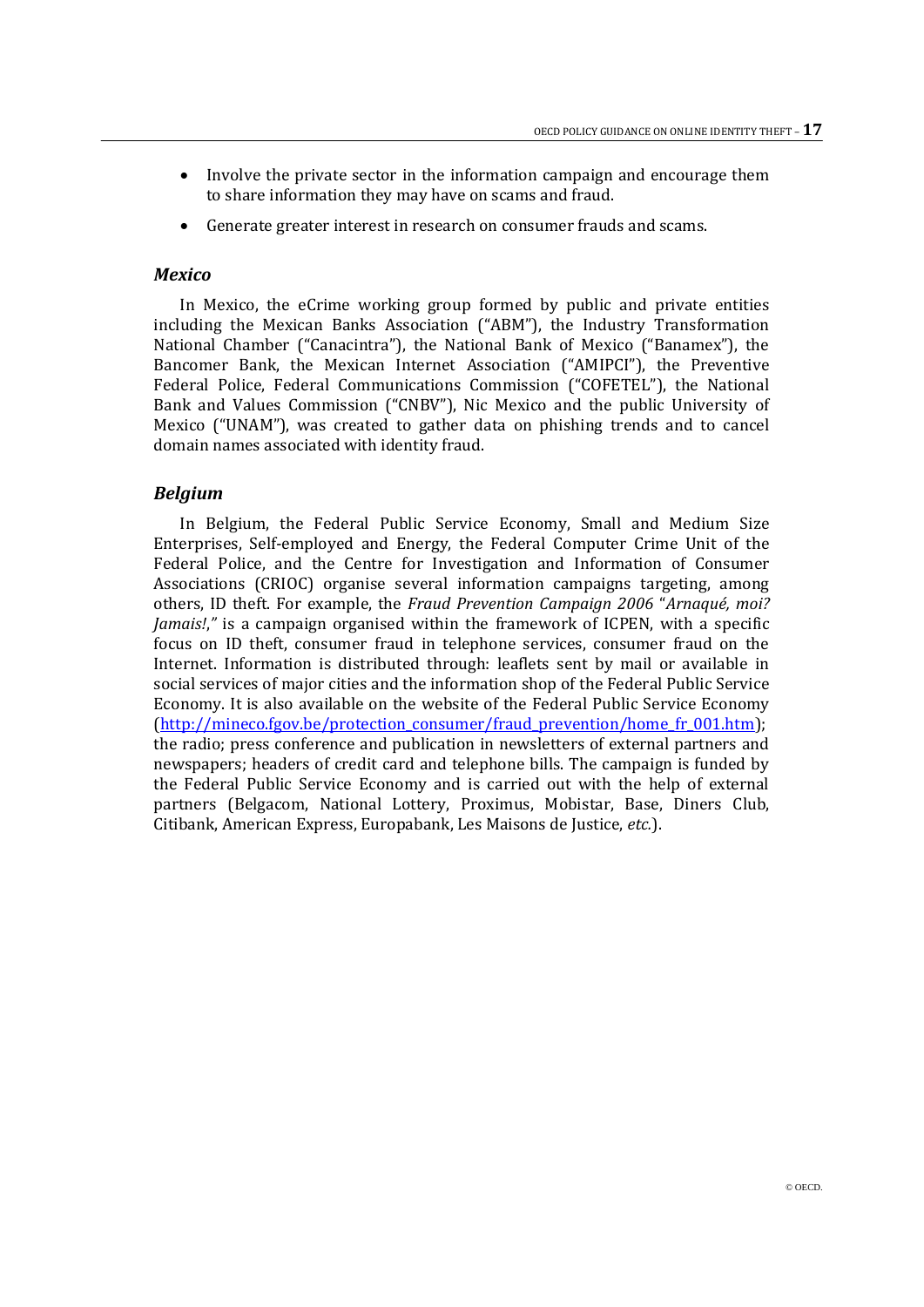## **Appendix H.3: Terminology**

- Keystroke loggers: A keystroke logger is a program that records and "logs" how a keyboard is used. There are two types of keystroke loggers. The first type of keystroke logger requires the attacker to retrieve the logged data from the compromised system. The second type of keystroke logger actively transmits the logged data.
- Rootkit: A rootkit is a set of programs designed to conceal the compromise of a computer at the most privileged base or 'root' level. As with most malware, rootkits require administrative access to run effectively, and once achieved can be virtually impossible to detect.
- Spam: There appears to be a growing correlation between malware, phishing, and spam. Spam is commonly understood to mean unsolicited, unwanted and harmful electronic messages.
- Trojan horses: A Trojan horse is a computer program that appears legitimate but which actually has hidden functionality used to circumvent security measures and carry out attacks. Typically a Trojan enters a user's computer by exploiting a browser vulnerability or feature.
- Virus: A virus is a hidden software program that spreads by infecting another program and inserting a copy of itself into that program. A virus requires a host program to run before the virus can become active. The term "virus" is increasingly used more generically to refer to both viruses and worms.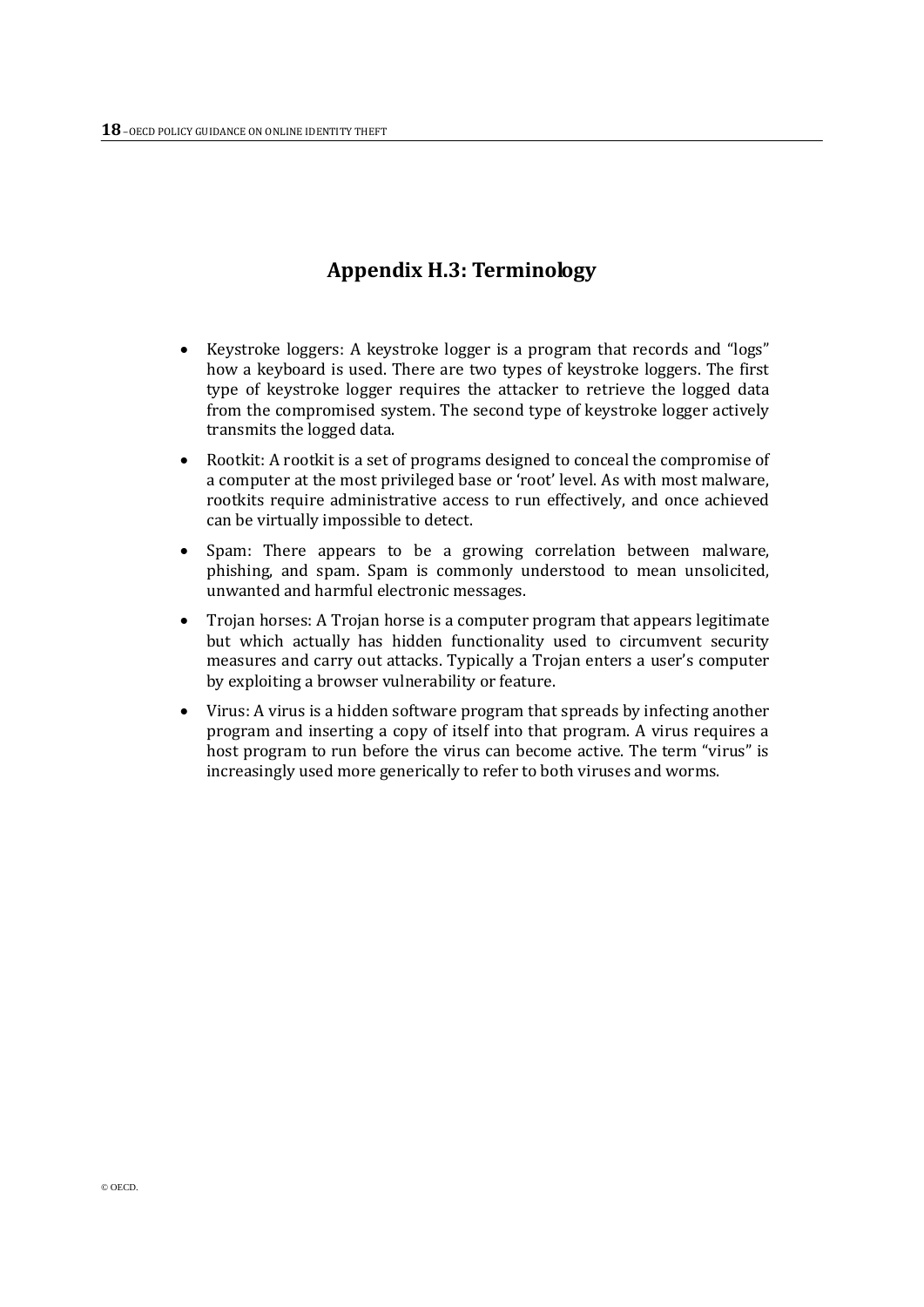## **BIBLIOGRAPHY**

ANSI (American National Standards Institute) and BBB (Better Business Bureau) (2008) ANSI-BBB Identity Theft Prevention and Identity Management Standards Panel Final Report, 31 January 2008,

www.ansi.org/standards\_activities/standards\_boards\_panels/idsp/report\_webin ar08.aspx?menuid=3.

- BWGCBMMF (2004), *Report on Identity Theft*, report to the Ministry of Public Safety and Emergency Preparedness Canada and the Attorney General of the United States, October 2004[, www.ps-sp.gc.ca/prg/le/bs/report-en.asp.](http://www.ps-sp.gc.ca/prg/le/bs/report-en.asp)
- EC (European Commission) (2006), DG SANCO, *Special Eurobarometer*, *Consumer Protection in the Internal Market*, September 2006, Brussels, [http://ec.europa.eu/public\\_opinion/archives/ebs/ebs252\\_en.pdf.](http://ec.europa.eu/public_opinion/archives/ebs/ebs252_en.pdf)
- FTC (Federal Trade Commission) and DOJ (Department of Justice) (US) (2007a), *Combating Identity Theft: A Strategic Plan*, US President's Task Force on Identity Theft, 23 April 2007[, www.idtheft.gov.](http://www.idtheft.gov/)
- FTC (2007b), Report on *Consumer Fraud and Identity Theft Complaint Data*, [www.consumer.gov/sentinel/pubs/Top10Fraud2006.pdf.](http://www.consumer.gov/sentinel/pubs/Top10Fraud2006.pdf)
- INTERVICT (International Victimology Institute Tilburg) (2006), *The Challenge of Countering Identity Theft*, Report Commissioned by the National Infrastructure Cyber Crime program ("NICC"), 6 September 2006, [www.tilburguniversity.nl/intervict/publications/NicolevanderMeulen.pdf.](http://www.tilburguniversity.nl/intervict/publications/NicolevanderMeulen.pdf)
- ITU (International Telecommunication Union) (2006), *Cybersecurity Awareness Survey*, results as of 17 May 2006, [www.itu.int/newsroom/wtd/2006/survey/charts/q\\_8.asp.](http://www.itu.int/newsroom/wtd/2006/survey/charts/q_8.asp)
- McAfee (2006), *Virtual Criminality Report*, December 2006, [www.sigma.com.pl/pliki/albums/userpics/10007/Virtual\\_Criminology\\_Report\\_2](http://www.sigma.com.pl/pliki/albums/userpics/10007/Virtual_Criminology_Report_2006.pdf) [006.pdf.](http://www.sigma.com.pl/pliki/albums/userpics/10007/Virtual_Criminology_Report_2006.pdf)
- OECD (Organisation for Economic Co-operation and Development) (1999), *Guidelines for Consumer Protection in the context of Electronic Commerce*, OECD, Paris,

[www.oecd.org/document/51/0,2340,en\\_2649\\_34267\\_1824435\\_1\\_1\\_1\\_1,00.html.](www.oecd.org/document/51/0,2340,en_2649_34267_1824435_1_1_1_1,00.html)

- OECD (2003), *Guidelines for Protecting Consumers from Fraudulent and Deceptive Commercial Practices Across Borders*, OECD, Paris, [www.oecd.org/sti/crossborderfraud.](http://www.oecd.org/sti/crossborderfraud/)
- OECD (2006a), *Report on the Implementation of the 2003 OECD Guidelines for Protecting Consumers from Fraudulent and Deceptive Commercial Practices Across Borders*, OECD, Paris[, www.oecd.org/dataoecd/45/53/37125909.pdf.](http://www.oecd.org/dataoecd/45/53/37125909.pdf)